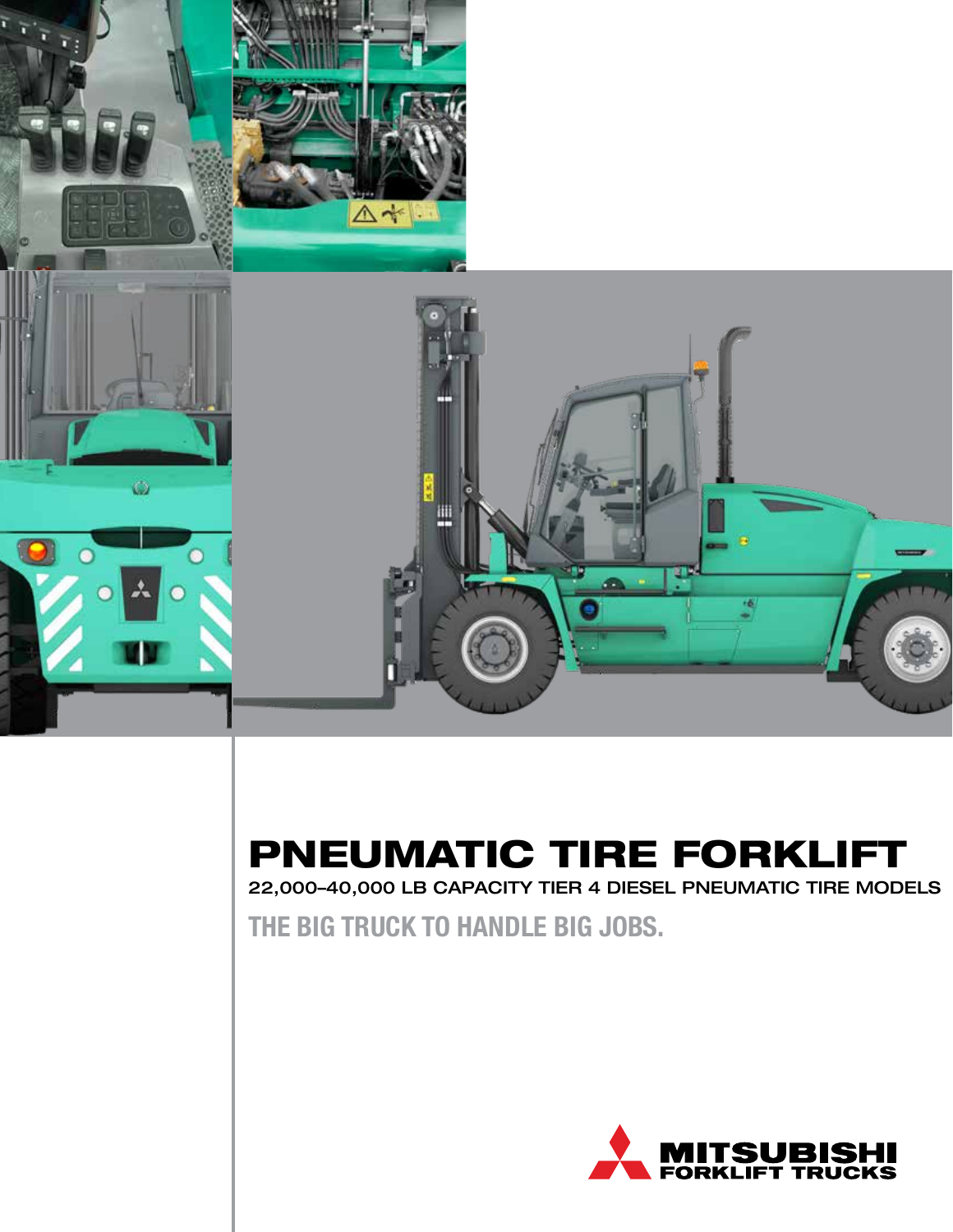### **DESIGNED TO EXCEED**  $\bullet$  Fuel-efficient engine  $\mathbf{r} \cdot \mathbf{r}$  , increased uptime increased uptime increased uptime increased uptime increased uptime in EXPECTATIONS. BUILT FROM THE GROUND UP TO RAISE THE GAME.

The new Mitsubishi Forklift Trucks FD100L6P - FD180L6P lineup of large, diesel that that the uncertainty is that the conditions of the tough of the toughest applications preumatic forklifts provide versatile and reliable solutions for the toughest applications the market has to offer.

Spanning 7 different capacities, 4 different wheelbases and 3 load center options, these new forklifts are customizable and opaining runners it capacities, 4 alliefent wheelbases and o load center options, these fiew forklifts are castomizable and<br>equipped to lift your operations. Enhanced reliability, ergonomics and serviceability features wil nos and scrivic admity realings will help to increase upline;<br>Interest of at an exclusive was idias the value of interesting and that they improve the operator experience and ultimately lower your total cost of ownership, providing the return on investment that you<br>have assess to awaset from Mitaubiable Facture Trustes have come to expect from Mitsubishi Forklift Trucks.

#### Built For Stability:

The design of the counterweight and its low profile are intended to provide several benefits to your operation after extensive, thorough testing. Additionally, advantages in increased residual capacity allow for more confident operation of the truck, ultimately leading to more work getting done.

#### Performance You Can Count On:

From the reliability of the rugged, robust mast and chassis to the hydraulic system to the trusted Cummins B4.5 Tier 4 Final diesel engine, these forklifts bring all the tools to the jobsite. Performance isn't defined by engine output alone (and it certainly isn't lacking here), so this truck has been built with heavy duty, thicker components for greater strength and reliability.

#### Full Access Serviceability:

The best trucks in the world deserve the best care in the world. The one-piece engine hood allows complete and simple access for daily inspections so that the operator can ensure everything is ready before climbing into their office and firing up the engine to get to work. Additionally, all major powertrain components can be fully accessed after opening the side-tilting cab with the standard, easy-to-use manual pump tilt or optional power tilt.



#### Key applications:

- Lumber
- Concrete and stone
- Fabricated metals • Industrial machinery
- Building materials
- Steel and pipe

### http://trucksfreemanuals.com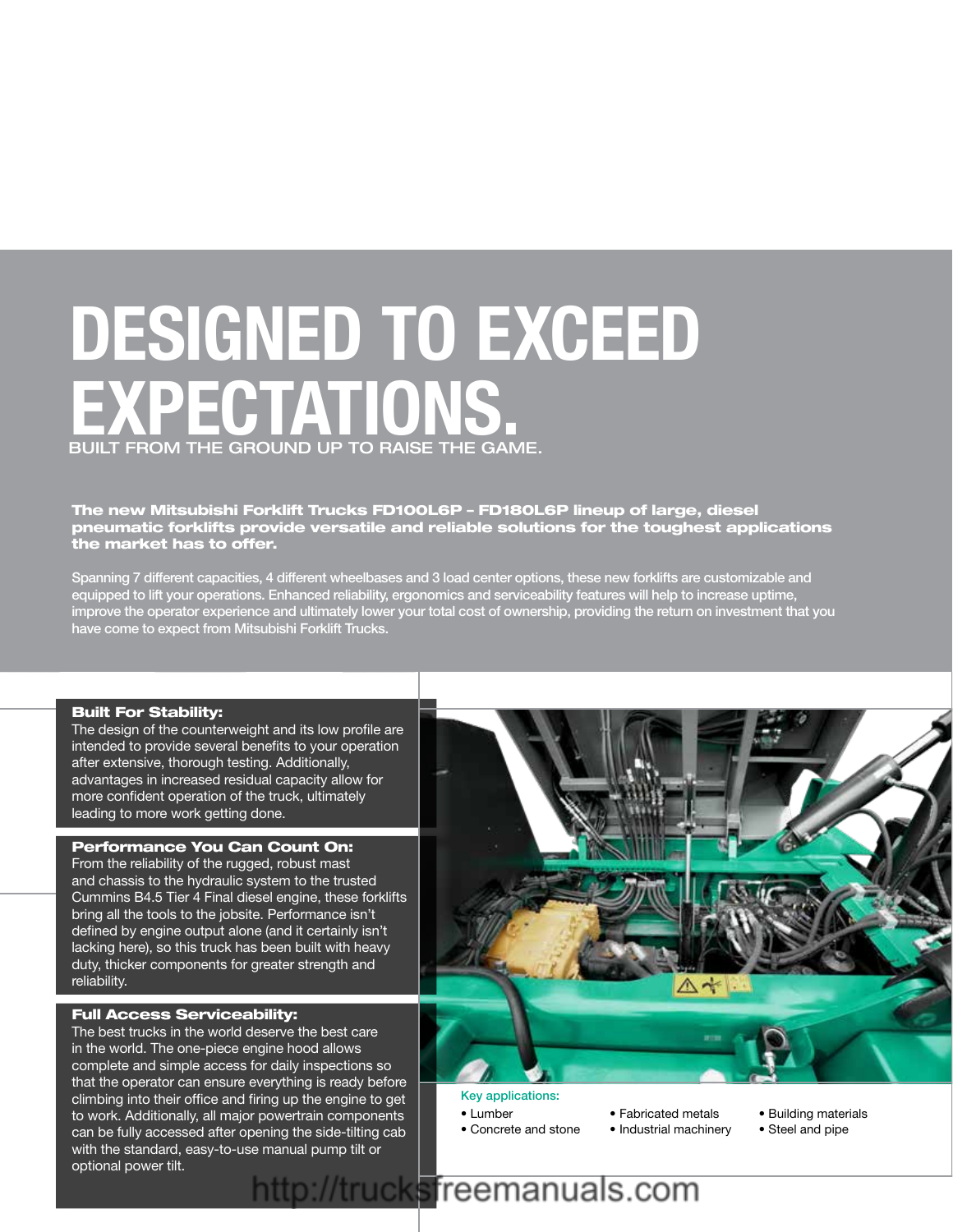

x x D H

11111

 $\bullet$ 

 $\ddot{\phantom{0}}$ 

#### STANDARD EQUIPMENT

#### Mast and Carriage

- Durable, threaded stub shaft design
- Robust, spherical roller bearings
- Heavy duty 6 x 6 lift chain
- Maintenance free sliding pads
- Double sealed hydraulic cylinders

#### Chassis

- Modular design for commonality across models
- Cold rolled frame rails with tall rib and wide flanges
- Pre-welded and machine bored front
- Low profile counterweight
- **Bolt-on components for easy repair** and service in the field (tanks, steps, fenders and counterweight)
- Fully side-tilting cab

#### Drive Train

- Engine: Cummins B4.5 Tier 4 Final Diesel
- Transmission: ZF 3WG161 (3 Forward/3 Reverse)
- Drive Axle: Kessler D61/D81

#### Operator Compartment

- Easy to read 4.3"color display
- 3 available cabin options
- Excellent visibility in all directions
- Adjustable steering wheel and seat

#### **Hydraulics**

- Robust, economical gear pump
- O-ring Face Seal (ORFS) couplings
- Double sealed cylinders
- Standard 10/14 tilt angles

#### Electrical System

- 24 volt system
- LED worklights
- LED rear brakelights
- Easily accessible electrical panel
- Advanced 2-way CAN-bus communication



### http://trucksfreemanuals.com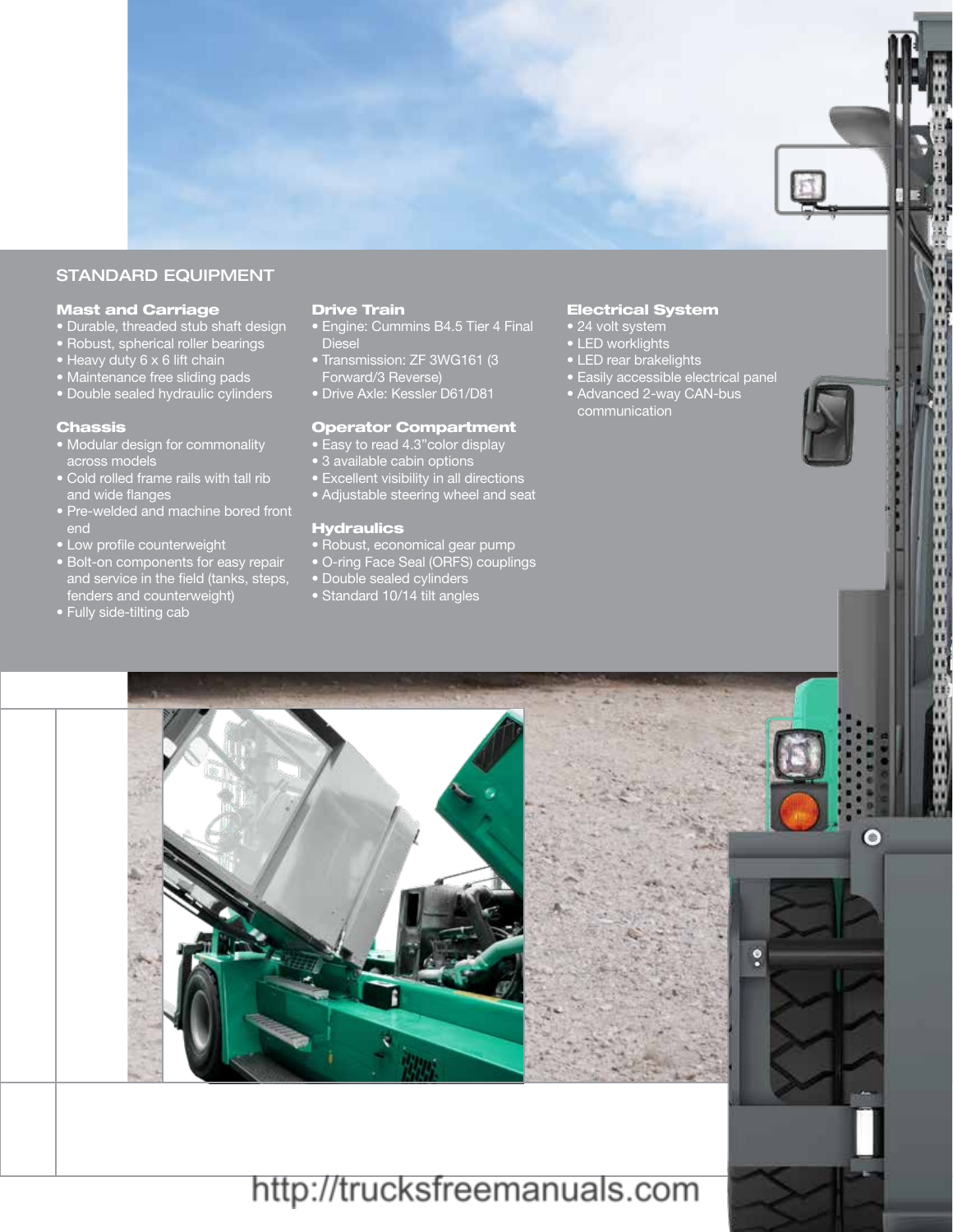|                 | <b>CHARACTERISTICS</b>                                                          |                |                 |               |                 | <b>FD100L6P</b>                    |                 | <b>FD120L6P</b>                         | <b>FD127L6P</b>                         |                  |
|-----------------|---------------------------------------------------------------------------------|----------------|-----------------|---------------|-----------------|------------------------------------|-----------------|-----------------------------------------|-----------------------------------------|------------------|
|                 | Rated capacity / rated load                                                     |                | lbs.            | kg            | 22,000          | 10,000                             | 26,000          | 12,000                                  | 28,000                                  | 12,700           |
| $\overline{2}$  | Load center distance                                                            | L4             | in              | mm            | 24              | 600                                | 24              | 600                                     | 24                                      | 600              |
| 3 <sup>5</sup>  | Tire type, front / rear                                                         |                |                 |               |                 | Pneumatic                          |                 | Pneumatic                               | Pneumatic                               |                  |
| $\overline{4}$  | Number of wheels, front / rear $(x =$ driven wheels)                            |                |                 |               |                 | 4x/2                               |                 | 4x/2                                    | 4x/2                                    |                  |
|                 | <b>DIMENSIONS</b>                                                               |                |                 |               |                 |                                    |                 |                                         |                                         |                  |
| 5               | Height of mast lowered                                                          | H <sub>3</sub> | in              | mm            | 165.2           | 4,195                              | 165.2           | 4,195                                   | 165.2                                   | 4,195            |
| $6\overline{6}$ | Lift height                                                                     | H4             | - in            | mm            | 196.9           | 5,000                              | 196.9           | 5,000                                   | 196.9                                   | 5,000            |
| $\overline{7}$  | Height of mast extended                                                         | H <sub>5</sub> | - in            | mm            | 263.6           | 6,695                              | 263.6           | 6,695                                   | 263.6                                   | 6,695            |
| 8               | Truck height - cabin roof                                                       | H <sub>6</sub> | - in            | mm            | 117.5           | 2,985                              | 117.5           | 2,985                                   | 117.5                                   | 2,985            |
| 9               | Seat height                                                                     | H <sub>8</sub> | - in            | mm            | 69.7            | 1,770                              | 69.7            | 1,770                                   | 69.7                                    | 1,770            |
|                 | 10   Height when tilting cab                                                    | T1             | in              | mm            | 126.8           | 3,220                              | 126.8           | 3,220                                   | 126.8                                   | 3,220            |
| 11              | Width when tilting cab                                                          | T2             | -in             | mm            | 137.8           | 3,500                              | 137.8           | 3,500                                   | 137.8                                   | 3,500            |
|                 | 12   Truck length (to face of forks)                                            | $\mathsf{L}$   | in              | mm            | 188.9           | 4,800                              | 188.9           | 4,800                                   | 188.9                                   | 4,800            |
|                 | 13 Truck width                                                                  | B              | in              | mm            | 100             | 2,540                              | 100             | 2,540                                   | 100                                     | 2,540            |
|                 | 14   Mast tilt, = forward / = backward                                          | $\sqrt{2}$     |                 | degrees       |                 | 14/10                              |                 | 14/10                                   | 14/10                                   |                  |
|                 | 15   Fork dimensions, width / thickness / length                                | b              | in              | mm            | 7.9 / 2.7 / 48  | 200 / 70 / 1,220                   | 7.9 / 2.7 / 48  | 200 / 70 / 1,220                        | 7.9 / 2.7 / 48                          | 200 / 70 / 1,220 |
|                 | 16   Fork carriage width                                                        | b3             | in              | mm            | 98.4            | 2,500                              | 98.4            | 2,500                                   | 98.4                                    | 2,500            |
|                 | 17   Width over fork arms, minimum / maximum                                    | V              | in              | mm            | 93 / 23.6       | 2,360 / 600                        | 93 / 23.6       | 2,360 / 600                             | 93/23.6                                 | 2,360/600        |
|                 | 18 Turning radius                                                               | <b>R1</b>      | - in            | mm            | 164.6           | 4,180                              | 164.6           | 4,180                                   | 164.6                                   | 4,180            |
|                 | 19 Miinumum aisle width for 90° stacking with forks                             | A1             | in              | mm            | 258.5           | 6,565                              | 258.5           | 6,565                                   | 258.5                                   | 6,565            |
|                 | PERFORMANCE                                                                     |                |                 |               |                 |                                    |                 |                                         |                                         |                  |
|                 | 20   Lifting speed - unloaded / 70%                                             |                | fpm             | m/s           | 69/59           | 0.35 / .030                        | 69/59           | 0.35 / 0.30                             | 69/59                                   | 0.35 / 0.30      |
| 21              | Lowering speed - unloaded / at rated load                                       |                | fpm             | m/s           | 79/79           | 0.40 / 0.40                        | 79/79           | 0.40 / 0.40                             | 79/79                                   | 0.40 / 0.40      |
| $22\,$          | Travel speed - unloaded / at rated load                                         |                | mph             | km/h          | 18.6 / 17.4     | 30/28                              | 18.6 / 17.4     | 30/28                                   | 18.6 / 17.4                             | 30/28            |
|                 | 23   Maximum gradeability $-$ at 1.2 mph, unloaded / at rated load              |                | %               |               |                 | 75 / 41                            |                 | 73/38                                   | 69/36                                   |                  |
| $24\,$          |                                                                                 |                |                 |               |                 |                                    | 54/30           |                                         | 52/28                                   |                  |
|                 | Gradeability - at 1.2 mph, unloaded / at rated load                             |                | %               |               |                 | 56 / 32                            |                 |                                         |                                         |                  |
|                 |                                                                                 |                |                 | kN            |                 | 105                                |                 | 105                                     |                                         | 105              |
|                 | 25   Drawbar pull (max)<br>Noise level, inside LpAZ*, Essential cabin / outside |                | lbs.<br>(dB(A)) |               | 23,605          |                                    | 23,605          |                                         | 23,605                                  |                  |
| $26\,$          |                                                                                 |                |                 |               |                 | 76 / 107                           |                 | 76 / 107                                | 76 / 107                                |                  |
|                 | ENGINE                                                                          |                |                 |               |                 |                                    |                 |                                         |                                         |                  |
| 27              | Manufacturere's designation                                                     |                |                 |               |                 | Cummins B4.5 (Turbo-Intercooler)   |                 | <b>Cummins B4.5 (Turbo-Intercooler)</b> | <b>Cummins B4.5 (Turbo-Intercooler)</b> |                  |
| 28              | Fuel, type of engine                                                            |                |                 |               |                 | Diesel, 4-stroke                   |                 | Diesel, 4-stroke                        | Diesel, 4-stroke                        |                  |
| 29              | Rating ISO 3046 / at revs                                                       |                | <b>HP</b>       | kW/rpm        | 165             | 123 / 2,200                        | 165             | 123 / 2,200                             | 165                                     | 123 / 2,200      |
|                 | 30 Peak torque ISO 3046 / at revs                                               |                | lb-ft           | Nm/rpm        | 563             | 763 / 1,200                        | 563             | 763 / 1,200                             | 563                                     | 763 / 1,200      |
| 31              | Number of cylinders / displacement                                              |                | cu in           | $\text{cm}^3$ | 275             | 4 / 4,506                          | 275             | 4/4,506                                 | 275                                     | 4/4,506          |
| 32              | Fuel consumption, normal driving                                                |                | l/h             |               |                 | $7 - 9$                            |                 | $7 - 9$                                 | 7-9                                     |                  |
| $33\,$          | <b>Emission standard</b>                                                        |                |                 |               |                 | EU Stage V / USA Tier 4 Final      |                 | EU Stage V / USA Tier 4 Final           | EU Stage V / USA Tier 4 Final           |                  |
|                 | WEIGHT                                                                          |                |                 |               |                 |                                    |                 |                                         |                                         |                  |
| 34              | Service weight                                                                  |                | lbs             | kg            | 39,022          | 17,700                             | 39,904          | 18,100                                  | 41,227                                  | 18,700           |
| 35              | Axle loading, front - unloaded / loaded                                         |                | lbs             | kg            | 22,267 / 36,156 | 10,100 / 16,400                    | 22,267 / 62,170 | 10,100 / 28,200                         | 22,267 / 65,036                         | 10,100 / 29,500  |
|                 | 36   Axle loading, rear - unloaded / loaded                                     |                | lbs             | kq            | 16,535 / 4,850  | 7,500 / 2,200                      | 17,858 / 3,968  | 8,100 / 1,800                           | 18,740 / 3,968                          | 8,500 / 1,800    |
|                 |                                                                                 |                |                 |               |                 |                                    |                 |                                         |                                         |                  |
|                 | <b>CHASSIS</b>                                                                  |                |                 |               |                 |                                    |                 |                                         |                                         |                  |
| 37              | Tire size, front / rear                                                         |                | inch            |               |                 | 12,00×20/20PR                      |                 | 12,00×20/20PR                           | 12,00×20/20PR                           |                  |
| 38              | Track width, front / rear                                                       | S              | in              | mm            | 73 / 77         | 1,855 / 1,960                      | 73/77           | 1,855 / 1,960                           | 73/77                                   | 1,855 / 1,960    |
|                 | 39 Tire pressure                                                                |                | psi             | MPa           | 130             | 0.9                                | 130             | 0.9                                     | 130                                     | 0.9              |
| 40              | Sideshift $\pm \textcircled{2}$ width over forks                                | V1/V           | -in             | mm            | 17.3 / 58.3     | 440 / 1,480                        | 17.3 / 58.3     | 440 / 1,480                             | 17.3 / 58.3                             | 440 / 1,480      |
| 41              | Wheelbase                                                                       | L <sub>3</sub> | in              | mm            | 118             | 3,000                              | 118             | 3,000                                   | 118                                     | 3,000            |
| 42              | Ground clearance, laden, below mast                                             |                | in              | mm            | 9.8             | 250                                | 9.8             | 250                                     | 9.8                                     | 250              |
|                 | 43 Ground clearance, machine                                                    |                | in              | mm            | 13.7            | 350                                | 13.7            | 350                                     | 13.7                                    | 350              |
|                 | <b>OTHER</b>                                                                    |                |                 |               |                 |                                    |                 |                                         |                                         |                  |
| 44              | Operating pressure for hydraulics                                               |                | psi             | MPa           | 1,740           | 12                                 | 1,960           | 13.5                                    | 2,030                                   | 14               |
| 45              | Hydraulic oil tank, capacity                                                    |                | gal             |               | 58              | 220                                | 58              | 220                                     | 58                                      | 220              |
| 46              | Fuel tank, capacity                                                             |                | gal             |               | 45              | 170                                | 45              | 170                                     | 45                                      | 170              |
| 47              | AdBlue tank, capacity                                                           |                |                 |               |                 | 15<br>http://trucksfreemanuals.com |                 | 15                                      | $\overline{4}$                          | 15               |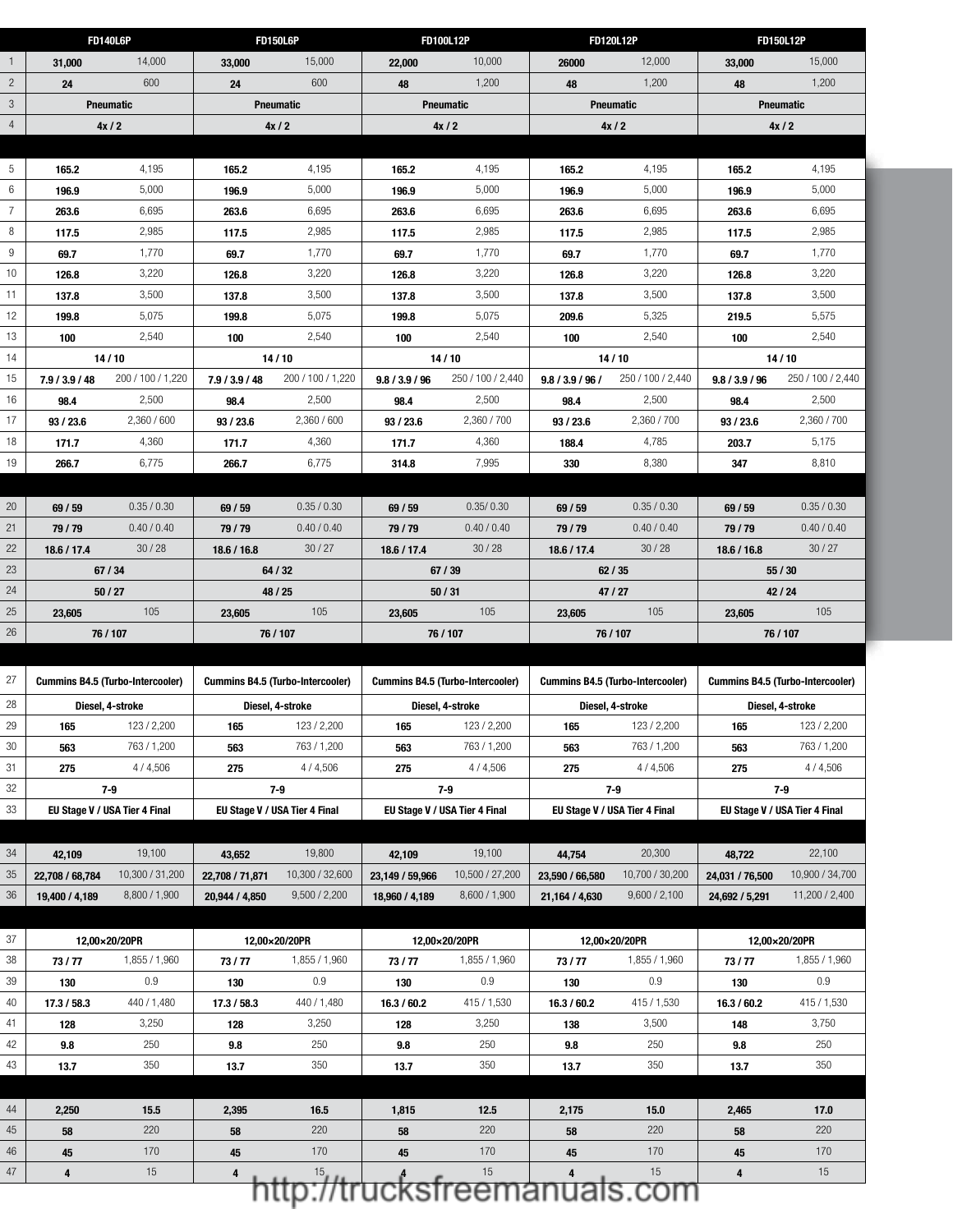| Rated capacity / rated load<br>16,000<br>16,000<br>16,000<br>kg<br>36,000<br>36,000<br>36,000<br>lbs.<br>L4<br>600<br>900<br>$\overline{c}$<br>48<br>1,200<br>Load center distance<br>24<br>36<br>in<br>mm<br>3<br>Tire type, front / rear<br>Pneumatic<br><b>Pneumatic</b><br>Pneumatic<br>Number of wheels, front / rear $(x =$ driven wheels)<br>4x/2<br>4x/2<br>4x/2<br>4<br><b>DIMENSIONS</b><br>H <sub>3</sub><br>5<br>Height of mast lowered<br>4,195<br>4,195<br>4,195<br>mm<br>in<br>165.2<br>165.2<br>165.2<br>H4<br>5,000<br>5,000<br>6<br>Lift height<br>5,000<br>mm<br>196.9<br>196.9<br>in<br>196.9<br>H <sub>5</sub><br>6,695<br>6,695<br>6,695<br>7<br>Height of mast extended<br>mm<br>in<br>263.6<br>263.6<br>263.6<br>H <sub>6</sub><br>2,985<br>2,985<br>2,985<br>8<br>Truck height - cabin roof<br>mm<br>in<br>117.5<br>117.5<br>117.5<br>H <sub>8</sub><br>9<br>Seat height<br>1,770<br>1,770<br>1,770<br>mm<br>69.7<br>69.7<br>in<br>69.7<br>3,220<br>10<br>Height when tilting cab<br>3,220<br>3,220<br>mm<br>126.8<br>126.8<br>126.8<br>in<br>3,500<br>3,500<br>3,500<br>11<br>Width when tilting cab<br>in<br>mm<br>137.8<br>137.8<br>137.8<br>5,325<br>5,325<br>5,575<br>12<br>Truck length (to face of forks)<br>L<br>mm<br>209.6<br>209.6<br>219.5<br>in<br>B<br>2,540<br>2,540<br>13<br>Truck width<br>2,540<br>mm<br>100<br>100<br>in<br>100<br>14<br>Mast tilt, $\alpha$ = forward / $\beta$ = backward<br>$\alpha/\beta$<br>14/10<br>14/10<br>14/10<br>degrees<br>250 / 100 / 2,440<br>15<br>Fork dimensions, width / thickness / length<br>b<br>200 / 100 / 1,220<br>250 / 100 / 1,830<br>in<br>mm<br>9.8 / 3.9 / 96<br>9.8 / 3.9 / 72<br>9.8 / 3.9 / 96<br>2,500<br>2,500<br>2,500<br>16<br>Fork carriage width<br>mm<br>98.4<br>in<br>98.4<br>98.4<br>V<br>2,360 / 600<br>2,360 / 700<br>17<br>Width over fork arms, minimum / maximum<br>2,360 / 700<br>mm<br>93 / 23.6<br>93 / 23.6<br>93 / 23.6<br>in<br>R <sub>1</sub><br>4,785<br>18<br>Turning radius<br>4,785<br>5,175<br>mm<br>188.4<br>188.4<br>203.7<br>in<br>A1<br>7,760<br>Miinumum aisle width for 90° stacking with forks<br>7,160<br>8,810<br>19<br>mm<br>in<br>282<br>305.5<br>347<br>PERFORMANCE<br>Lifting speed - unloaded / 70%<br>0.35 / 0.30<br>20<br>0.35 / 0.30<br>0.35 / 0.30<br>m/s<br>69 / 59<br>69 / 59<br>69 / 59<br>fpm<br>0.40 / 0.40<br>0.40 / 0.40<br>0.40 / 0.40<br>21<br>Lowering speed - unloaded / at rated load<br>m/s<br>79 / 79<br>79/79<br>79 / 79<br>fpm<br>22<br>30/27<br>30/27<br>Travel speed - unloaded / at rated load<br>30/27<br>km/h<br>18.6 / 16.8<br>18.6 / 16.8<br>18.6 / 16.8<br>mph<br>23<br>Maximum gradeability - at 1.2 mph, unloaded / at rated load<br>$\%$<br>57 / 29<br>65/31<br>52/28<br>24<br>Gradeability - at 1.2 mph, unloaded / at rated load<br>%<br>49 / 24<br>43/23<br>40 / 22<br>kN<br>105<br>105<br>105<br>25<br>Drawbar pull (max)<br>lbs.<br>23,605<br>23,605<br>23,605<br>Noise level, inside LpAZ*, Essential cabin / outside<br>26<br>(dB(A))<br>76 / 107<br>76 / 107<br>76 / 107<br><b>ENGINE</b><br>27<br>Manufacturere's designation<br><b>Cummins B4.5 (Turbo-Intercooler)</b><br><b>Cummins B4.5 (Turbo-Intercooler)</b><br><b>Cummins B4.5 (Turbo-Intercooler)</b><br>28<br>Fuel, type of engine<br>Diesel, 4-stroke<br>Diesel, 4-stroke<br>Diesel, 4-stroke<br>29<br>Rating ISO 3046 / at revs<br>123 / 2,200<br>123 / 2,200<br>123 / 2,200<br>kW/rpm<br>НP<br>165<br>165<br>165<br>Peak torque ISO 3046 / at revs<br>30<br>763 / 1,200<br>763 / 1,200<br>763 / 1,200<br>Nm/rpm<br>lb-ft<br>563<br>563<br>563<br>Number of cylinders / displacement<br>$\text{cm}^3$<br>4/4,506<br>4/4,506<br>31<br>4 / 4,506<br>275<br>275<br>275<br>cu in<br>Fuel consumption, normal driving<br>32<br>$7-9$<br>$7-9$<br>$7-9$<br>I/h<br>33<br>Emission standard<br>EU Stage V / USA Tier 4 Final<br>EU Stage V / USA Tier 4 Final<br>EU Stage V / USA Tier 4 Final<br>WEIGHT<br>19,600<br>23,100<br>34<br>Service weight<br>21,600<br>47,620<br>50,927<br>kg<br>43,211<br>lbs<br>35<br>Axle loading, front - unloaded / loaded<br>10,400 / 33,600<br>10,600 / 35,200<br>11,200 / 36,600<br>kg<br>22,929 / 74,075<br>23,369 / 77,603<br>24,692 / 80,690<br>lbs<br>36<br>Axle loading, rear - unloaded / loaded<br>9,200 / 2,000<br>kg<br>11,000 / 2,400<br>11,900 / 2,500<br>20,283 / 4,410<br>24,251 / 5,291<br>26,235 / 5,512<br>lbs<br><b>CHASSIS</b><br>37<br>Tire size, front / rear<br>inch<br>12,00×20/20PR<br>12,00×20/20PR<br>12,00×20/20PR<br>38<br>1,855 / 1,960<br>Track width, front / rear<br>1,855 / 1,960<br>1,855 / 1,960<br>mm<br>73/77<br>73/77<br>73/77<br>in<br>39<br>MPa<br>0.9<br>1.0<br>1.0<br>Tire pressure<br>130<br>145<br>145<br>psi<br>Sideshift $\pm \textcircled{2}$ width over forks<br>V1/V<br>440 / 1,480<br>415 / 1,530<br>415 / 1,530<br>40<br>mm<br>17.3 / 58.3<br>16.3 / 60.2<br>16.3 / 60.2<br>in<br>L3<br>3,500<br>3,500<br>3,750<br>41<br>Wheelbase<br>in<br>mm<br>138<br>148<br>138<br>250<br>250<br>250<br>42<br>Ground clearance, laden, below mast<br>9.8<br>mm<br>9.8<br>9.8<br>in<br>350<br>350<br>350<br>43<br>Ground clearance, machine<br>mm<br>13.7<br>13.7<br>in<br>13.7<br><b>OTHER</b><br>Operating pressure for hydraulics<br>MPa<br>17.0<br>2,540<br>44<br>2,465<br>17.5<br>2,610<br>18.0<br>psi<br>220<br>220<br>220<br>45<br>Hydraulic oil tank, capacity<br>$\mathbf{L}$<br>58<br>58<br>58<br>gal<br>Fuel tank, capacity<br>170<br>170<br>170<br>46<br>45<br>45<br>gal<br>45<br>AdBlue tank, capacity<br>15<br>47<br>15<br>15<br>4<br>http://trucksfreemanuals.com | <b>CHARACTERISTICS</b> |  |  | <b>FD160L6P</b> | <b>FD160L9P</b> | <b>FD160L12P</b> |
|------------------------------------------------------------------------------------------------------------------------------------------------------------------------------------------------------------------------------------------------------------------------------------------------------------------------------------------------------------------------------------------------------------------------------------------------------------------------------------------------------------------------------------------------------------------------------------------------------------------------------------------------------------------------------------------------------------------------------------------------------------------------------------------------------------------------------------------------------------------------------------------------------------------------------------------------------------------------------------------------------------------------------------------------------------------------------------------------------------------------------------------------------------------------------------------------------------------------------------------------------------------------------------------------------------------------------------------------------------------------------------------------------------------------------------------------------------------------------------------------------------------------------------------------------------------------------------------------------------------------------------------------------------------------------------------------------------------------------------------------------------------------------------------------------------------------------------------------------------------------------------------------------------------------------------------------------------------------------------------------------------------------------------------------------------------------------------------------------------------------------------------------------------------------------------------------------------------------------------------------------------------------------------------------------------------------------------------------------------------------------------------------------------------------------------------------------------------------------------------------------------------------------------------------------------------------------------------------------------------------------------------------------------------------------------------------------------------------------------------------------------------------------------------------------------------------------------------------------------------------------------------------------------------------------------------------------------------------------------------------------------------------------------------------------------------------------------------------------------------------------------------------------------------------------------------------------------------------------------------------------------------------------------------------------------------------------------------------------------------------------------------------------------------------------------------------------------------------------------------------------------------------------------------------------------------------------------------------------------------------------------------------------------------------------------------------------------------------------------------------------------------------------------------------------------------------------------------------------------------------------------------------------------------------------------------------------------------------------------------------------------------------------------------------------------------------------------------------------------------------------------------------------------------------------------------------------------------------------------------------------------------------------------------------------------------------------------------------------------------------------------------------------------------------------------------------------------------------------------------------------------------------------------------------------------------------------------------------------------------------------------------------------------------------------------------------------------------------------------------------------------------------------------------------------------------------------------------------------------------------------------------------------------------------------------------------------------------------------------------------------------------------------------------------------------------------------------------------------------------------------------------------------------------------------------------------------------------------------------------------------------------------------------------------------------------------------------------------------------------------------------------------------------------------------------------------------------------------------------------------------------------------------------------------------------------------------------------|------------------------|--|--|-----------------|-----------------|------------------|
|                                                                                                                                                                                                                                                                                                                                                                                                                                                                                                                                                                                                                                                                                                                                                                                                                                                                                                                                                                                                                                                                                                                                                                                                                                                                                                                                                                                                                                                                                                                                                                                                                                                                                                                                                                                                                                                                                                                                                                                                                                                                                                                                                                                                                                                                                                                                                                                                                                                                                                                                                                                                                                                                                                                                                                                                                                                                                                                                                                                                                                                                                                                                                                                                                                                                                                                                                                                                                                                                                                                                                                                                                                                                                                                                                                                                                                                                                                                                                                                                                                                                                                                                                                                                                                                                                                                                                                                                                                                                                                                                                                                                                                                                                                                                                                                                                                                                                                                                                                                                                                                                                                                                                                                                                                                                                                                                                                                                                                                                                                                                                                                          |                        |  |  |                 |                 |                  |
|                                                                                                                                                                                                                                                                                                                                                                                                                                                                                                                                                                                                                                                                                                                                                                                                                                                                                                                                                                                                                                                                                                                                                                                                                                                                                                                                                                                                                                                                                                                                                                                                                                                                                                                                                                                                                                                                                                                                                                                                                                                                                                                                                                                                                                                                                                                                                                                                                                                                                                                                                                                                                                                                                                                                                                                                                                                                                                                                                                                                                                                                                                                                                                                                                                                                                                                                                                                                                                                                                                                                                                                                                                                                                                                                                                                                                                                                                                                                                                                                                                                                                                                                                                                                                                                                                                                                                                                                                                                                                                                                                                                                                                                                                                                                                                                                                                                                                                                                                                                                                                                                                                                                                                                                                                                                                                                                                                                                                                                                                                                                                                                          |                        |  |  |                 |                 |                  |
|                                                                                                                                                                                                                                                                                                                                                                                                                                                                                                                                                                                                                                                                                                                                                                                                                                                                                                                                                                                                                                                                                                                                                                                                                                                                                                                                                                                                                                                                                                                                                                                                                                                                                                                                                                                                                                                                                                                                                                                                                                                                                                                                                                                                                                                                                                                                                                                                                                                                                                                                                                                                                                                                                                                                                                                                                                                                                                                                                                                                                                                                                                                                                                                                                                                                                                                                                                                                                                                                                                                                                                                                                                                                                                                                                                                                                                                                                                                                                                                                                                                                                                                                                                                                                                                                                                                                                                                                                                                                                                                                                                                                                                                                                                                                                                                                                                                                                                                                                                                                                                                                                                                                                                                                                                                                                                                                                                                                                                                                                                                                                                                          |                        |  |  |                 |                 |                  |
|                                                                                                                                                                                                                                                                                                                                                                                                                                                                                                                                                                                                                                                                                                                                                                                                                                                                                                                                                                                                                                                                                                                                                                                                                                                                                                                                                                                                                                                                                                                                                                                                                                                                                                                                                                                                                                                                                                                                                                                                                                                                                                                                                                                                                                                                                                                                                                                                                                                                                                                                                                                                                                                                                                                                                                                                                                                                                                                                                                                                                                                                                                                                                                                                                                                                                                                                                                                                                                                                                                                                                                                                                                                                                                                                                                                                                                                                                                                                                                                                                                                                                                                                                                                                                                                                                                                                                                                                                                                                                                                                                                                                                                                                                                                                                                                                                                                                                                                                                                                                                                                                                                                                                                                                                                                                                                                                                                                                                                                                                                                                                                                          |                        |  |  |                 |                 |                  |
|                                                                                                                                                                                                                                                                                                                                                                                                                                                                                                                                                                                                                                                                                                                                                                                                                                                                                                                                                                                                                                                                                                                                                                                                                                                                                                                                                                                                                                                                                                                                                                                                                                                                                                                                                                                                                                                                                                                                                                                                                                                                                                                                                                                                                                                                                                                                                                                                                                                                                                                                                                                                                                                                                                                                                                                                                                                                                                                                                                                                                                                                                                                                                                                                                                                                                                                                                                                                                                                                                                                                                                                                                                                                                                                                                                                                                                                                                                                                                                                                                                                                                                                                                                                                                                                                                                                                                                                                                                                                                                                                                                                                                                                                                                                                                                                                                                                                                                                                                                                                                                                                                                                                                                                                                                                                                                                                                                                                                                                                                                                                                                                          |                        |  |  |                 |                 |                  |
|                                                                                                                                                                                                                                                                                                                                                                                                                                                                                                                                                                                                                                                                                                                                                                                                                                                                                                                                                                                                                                                                                                                                                                                                                                                                                                                                                                                                                                                                                                                                                                                                                                                                                                                                                                                                                                                                                                                                                                                                                                                                                                                                                                                                                                                                                                                                                                                                                                                                                                                                                                                                                                                                                                                                                                                                                                                                                                                                                                                                                                                                                                                                                                                                                                                                                                                                                                                                                                                                                                                                                                                                                                                                                                                                                                                                                                                                                                                                                                                                                                                                                                                                                                                                                                                                                                                                                                                                                                                                                                                                                                                                                                                                                                                                                                                                                                                                                                                                                                                                                                                                                                                                                                                                                                                                                                                                                                                                                                                                                                                                                                                          |                        |  |  |                 |                 |                  |
|                                                                                                                                                                                                                                                                                                                                                                                                                                                                                                                                                                                                                                                                                                                                                                                                                                                                                                                                                                                                                                                                                                                                                                                                                                                                                                                                                                                                                                                                                                                                                                                                                                                                                                                                                                                                                                                                                                                                                                                                                                                                                                                                                                                                                                                                                                                                                                                                                                                                                                                                                                                                                                                                                                                                                                                                                                                                                                                                                                                                                                                                                                                                                                                                                                                                                                                                                                                                                                                                                                                                                                                                                                                                                                                                                                                                                                                                                                                                                                                                                                                                                                                                                                                                                                                                                                                                                                                                                                                                                                                                                                                                                                                                                                                                                                                                                                                                                                                                                                                                                                                                                                                                                                                                                                                                                                                                                                                                                                                                                                                                                                                          |                        |  |  |                 |                 |                  |
|                                                                                                                                                                                                                                                                                                                                                                                                                                                                                                                                                                                                                                                                                                                                                                                                                                                                                                                                                                                                                                                                                                                                                                                                                                                                                                                                                                                                                                                                                                                                                                                                                                                                                                                                                                                                                                                                                                                                                                                                                                                                                                                                                                                                                                                                                                                                                                                                                                                                                                                                                                                                                                                                                                                                                                                                                                                                                                                                                                                                                                                                                                                                                                                                                                                                                                                                                                                                                                                                                                                                                                                                                                                                                                                                                                                                                                                                                                                                                                                                                                                                                                                                                                                                                                                                                                                                                                                                                                                                                                                                                                                                                                                                                                                                                                                                                                                                                                                                                                                                                                                                                                                                                                                                                                                                                                                                                                                                                                                                                                                                                                                          |                        |  |  |                 |                 |                  |
|                                                                                                                                                                                                                                                                                                                                                                                                                                                                                                                                                                                                                                                                                                                                                                                                                                                                                                                                                                                                                                                                                                                                                                                                                                                                                                                                                                                                                                                                                                                                                                                                                                                                                                                                                                                                                                                                                                                                                                                                                                                                                                                                                                                                                                                                                                                                                                                                                                                                                                                                                                                                                                                                                                                                                                                                                                                                                                                                                                                                                                                                                                                                                                                                                                                                                                                                                                                                                                                                                                                                                                                                                                                                                                                                                                                                                                                                                                                                                                                                                                                                                                                                                                                                                                                                                                                                                                                                                                                                                                                                                                                                                                                                                                                                                                                                                                                                                                                                                                                                                                                                                                                                                                                                                                                                                                                                                                                                                                                                                                                                                                                          |                        |  |  |                 |                 |                  |
|                                                                                                                                                                                                                                                                                                                                                                                                                                                                                                                                                                                                                                                                                                                                                                                                                                                                                                                                                                                                                                                                                                                                                                                                                                                                                                                                                                                                                                                                                                                                                                                                                                                                                                                                                                                                                                                                                                                                                                                                                                                                                                                                                                                                                                                                                                                                                                                                                                                                                                                                                                                                                                                                                                                                                                                                                                                                                                                                                                                                                                                                                                                                                                                                                                                                                                                                                                                                                                                                                                                                                                                                                                                                                                                                                                                                                                                                                                                                                                                                                                                                                                                                                                                                                                                                                                                                                                                                                                                                                                                                                                                                                                                                                                                                                                                                                                                                                                                                                                                                                                                                                                                                                                                                                                                                                                                                                                                                                                                                                                                                                                                          |                        |  |  |                 |                 |                  |
|                                                                                                                                                                                                                                                                                                                                                                                                                                                                                                                                                                                                                                                                                                                                                                                                                                                                                                                                                                                                                                                                                                                                                                                                                                                                                                                                                                                                                                                                                                                                                                                                                                                                                                                                                                                                                                                                                                                                                                                                                                                                                                                                                                                                                                                                                                                                                                                                                                                                                                                                                                                                                                                                                                                                                                                                                                                                                                                                                                                                                                                                                                                                                                                                                                                                                                                                                                                                                                                                                                                                                                                                                                                                                                                                                                                                                                                                                                                                                                                                                                                                                                                                                                                                                                                                                                                                                                                                                                                                                                                                                                                                                                                                                                                                                                                                                                                                                                                                                                                                                                                                                                                                                                                                                                                                                                                                                                                                                                                                                                                                                                                          |                        |  |  |                 |                 |                  |
|                                                                                                                                                                                                                                                                                                                                                                                                                                                                                                                                                                                                                                                                                                                                                                                                                                                                                                                                                                                                                                                                                                                                                                                                                                                                                                                                                                                                                                                                                                                                                                                                                                                                                                                                                                                                                                                                                                                                                                                                                                                                                                                                                                                                                                                                                                                                                                                                                                                                                                                                                                                                                                                                                                                                                                                                                                                                                                                                                                                                                                                                                                                                                                                                                                                                                                                                                                                                                                                                                                                                                                                                                                                                                                                                                                                                                                                                                                                                                                                                                                                                                                                                                                                                                                                                                                                                                                                                                                                                                                                                                                                                                                                                                                                                                                                                                                                                                                                                                                                                                                                                                                                                                                                                                                                                                                                                                                                                                                                                                                                                                                                          |                        |  |  |                 |                 |                  |
|                                                                                                                                                                                                                                                                                                                                                                                                                                                                                                                                                                                                                                                                                                                                                                                                                                                                                                                                                                                                                                                                                                                                                                                                                                                                                                                                                                                                                                                                                                                                                                                                                                                                                                                                                                                                                                                                                                                                                                                                                                                                                                                                                                                                                                                                                                                                                                                                                                                                                                                                                                                                                                                                                                                                                                                                                                                                                                                                                                                                                                                                                                                                                                                                                                                                                                                                                                                                                                                                                                                                                                                                                                                                                                                                                                                                                                                                                                                                                                                                                                                                                                                                                                                                                                                                                                                                                                                                                                                                                                                                                                                                                                                                                                                                                                                                                                                                                                                                                                                                                                                                                                                                                                                                                                                                                                                                                                                                                                                                                                                                                                                          |                        |  |  |                 |                 |                  |
|                                                                                                                                                                                                                                                                                                                                                                                                                                                                                                                                                                                                                                                                                                                                                                                                                                                                                                                                                                                                                                                                                                                                                                                                                                                                                                                                                                                                                                                                                                                                                                                                                                                                                                                                                                                                                                                                                                                                                                                                                                                                                                                                                                                                                                                                                                                                                                                                                                                                                                                                                                                                                                                                                                                                                                                                                                                                                                                                                                                                                                                                                                                                                                                                                                                                                                                                                                                                                                                                                                                                                                                                                                                                                                                                                                                                                                                                                                                                                                                                                                                                                                                                                                                                                                                                                                                                                                                                                                                                                                                                                                                                                                                                                                                                                                                                                                                                                                                                                                                                                                                                                                                                                                                                                                                                                                                                                                                                                                                                                                                                                                                          |                        |  |  |                 |                 |                  |
|                                                                                                                                                                                                                                                                                                                                                                                                                                                                                                                                                                                                                                                                                                                                                                                                                                                                                                                                                                                                                                                                                                                                                                                                                                                                                                                                                                                                                                                                                                                                                                                                                                                                                                                                                                                                                                                                                                                                                                                                                                                                                                                                                                                                                                                                                                                                                                                                                                                                                                                                                                                                                                                                                                                                                                                                                                                                                                                                                                                                                                                                                                                                                                                                                                                                                                                                                                                                                                                                                                                                                                                                                                                                                                                                                                                                                                                                                                                                                                                                                                                                                                                                                                                                                                                                                                                                                                                                                                                                                                                                                                                                                                                                                                                                                                                                                                                                                                                                                                                                                                                                                                                                                                                                                                                                                                                                                                                                                                                                                                                                                                                          |                        |  |  |                 |                 |                  |
|                                                                                                                                                                                                                                                                                                                                                                                                                                                                                                                                                                                                                                                                                                                                                                                                                                                                                                                                                                                                                                                                                                                                                                                                                                                                                                                                                                                                                                                                                                                                                                                                                                                                                                                                                                                                                                                                                                                                                                                                                                                                                                                                                                                                                                                                                                                                                                                                                                                                                                                                                                                                                                                                                                                                                                                                                                                                                                                                                                                                                                                                                                                                                                                                                                                                                                                                                                                                                                                                                                                                                                                                                                                                                                                                                                                                                                                                                                                                                                                                                                                                                                                                                                                                                                                                                                                                                                                                                                                                                                                                                                                                                                                                                                                                                                                                                                                                                                                                                                                                                                                                                                                                                                                                                                                                                                                                                                                                                                                                                                                                                                                          |                        |  |  |                 |                 |                  |
|                                                                                                                                                                                                                                                                                                                                                                                                                                                                                                                                                                                                                                                                                                                                                                                                                                                                                                                                                                                                                                                                                                                                                                                                                                                                                                                                                                                                                                                                                                                                                                                                                                                                                                                                                                                                                                                                                                                                                                                                                                                                                                                                                                                                                                                                                                                                                                                                                                                                                                                                                                                                                                                                                                                                                                                                                                                                                                                                                                                                                                                                                                                                                                                                                                                                                                                                                                                                                                                                                                                                                                                                                                                                                                                                                                                                                                                                                                                                                                                                                                                                                                                                                                                                                                                                                                                                                                                                                                                                                                                                                                                                                                                                                                                                                                                                                                                                                                                                                                                                                                                                                                                                                                                                                                                                                                                                                                                                                                                                                                                                                                                          |                        |  |  |                 |                 |                  |
|                                                                                                                                                                                                                                                                                                                                                                                                                                                                                                                                                                                                                                                                                                                                                                                                                                                                                                                                                                                                                                                                                                                                                                                                                                                                                                                                                                                                                                                                                                                                                                                                                                                                                                                                                                                                                                                                                                                                                                                                                                                                                                                                                                                                                                                                                                                                                                                                                                                                                                                                                                                                                                                                                                                                                                                                                                                                                                                                                                                                                                                                                                                                                                                                                                                                                                                                                                                                                                                                                                                                                                                                                                                                                                                                                                                                                                                                                                                                                                                                                                                                                                                                                                                                                                                                                                                                                                                                                                                                                                                                                                                                                                                                                                                                                                                                                                                                                                                                                                                                                                                                                                                                                                                                                                                                                                                                                                                                                                                                                                                                                                                          |                        |  |  |                 |                 |                  |
|                                                                                                                                                                                                                                                                                                                                                                                                                                                                                                                                                                                                                                                                                                                                                                                                                                                                                                                                                                                                                                                                                                                                                                                                                                                                                                                                                                                                                                                                                                                                                                                                                                                                                                                                                                                                                                                                                                                                                                                                                                                                                                                                                                                                                                                                                                                                                                                                                                                                                                                                                                                                                                                                                                                                                                                                                                                                                                                                                                                                                                                                                                                                                                                                                                                                                                                                                                                                                                                                                                                                                                                                                                                                                                                                                                                                                                                                                                                                                                                                                                                                                                                                                                                                                                                                                                                                                                                                                                                                                                                                                                                                                                                                                                                                                                                                                                                                                                                                                                                                                                                                                                                                                                                                                                                                                                                                                                                                                                                                                                                                                                                          |                        |  |  |                 |                 |                  |
|                                                                                                                                                                                                                                                                                                                                                                                                                                                                                                                                                                                                                                                                                                                                                                                                                                                                                                                                                                                                                                                                                                                                                                                                                                                                                                                                                                                                                                                                                                                                                                                                                                                                                                                                                                                                                                                                                                                                                                                                                                                                                                                                                                                                                                                                                                                                                                                                                                                                                                                                                                                                                                                                                                                                                                                                                                                                                                                                                                                                                                                                                                                                                                                                                                                                                                                                                                                                                                                                                                                                                                                                                                                                                                                                                                                                                                                                                                                                                                                                                                                                                                                                                                                                                                                                                                                                                                                                                                                                                                                                                                                                                                                                                                                                                                                                                                                                                                                                                                                                                                                                                                                                                                                                                                                                                                                                                                                                                                                                                                                                                                                          |                        |  |  |                 |                 |                  |
|                                                                                                                                                                                                                                                                                                                                                                                                                                                                                                                                                                                                                                                                                                                                                                                                                                                                                                                                                                                                                                                                                                                                                                                                                                                                                                                                                                                                                                                                                                                                                                                                                                                                                                                                                                                                                                                                                                                                                                                                                                                                                                                                                                                                                                                                                                                                                                                                                                                                                                                                                                                                                                                                                                                                                                                                                                                                                                                                                                                                                                                                                                                                                                                                                                                                                                                                                                                                                                                                                                                                                                                                                                                                                                                                                                                                                                                                                                                                                                                                                                                                                                                                                                                                                                                                                                                                                                                                                                                                                                                                                                                                                                                                                                                                                                                                                                                                                                                                                                                                                                                                                                                                                                                                                                                                                                                                                                                                                                                                                                                                                                                          |                        |  |  |                 |                 |                  |
|                                                                                                                                                                                                                                                                                                                                                                                                                                                                                                                                                                                                                                                                                                                                                                                                                                                                                                                                                                                                                                                                                                                                                                                                                                                                                                                                                                                                                                                                                                                                                                                                                                                                                                                                                                                                                                                                                                                                                                                                                                                                                                                                                                                                                                                                                                                                                                                                                                                                                                                                                                                                                                                                                                                                                                                                                                                                                                                                                                                                                                                                                                                                                                                                                                                                                                                                                                                                                                                                                                                                                                                                                                                                                                                                                                                                                                                                                                                                                                                                                                                                                                                                                                                                                                                                                                                                                                                                                                                                                                                                                                                                                                                                                                                                                                                                                                                                                                                                                                                                                                                                                                                                                                                                                                                                                                                                                                                                                                                                                                                                                                                          |                        |  |  |                 |                 |                  |
|                                                                                                                                                                                                                                                                                                                                                                                                                                                                                                                                                                                                                                                                                                                                                                                                                                                                                                                                                                                                                                                                                                                                                                                                                                                                                                                                                                                                                                                                                                                                                                                                                                                                                                                                                                                                                                                                                                                                                                                                                                                                                                                                                                                                                                                                                                                                                                                                                                                                                                                                                                                                                                                                                                                                                                                                                                                                                                                                                                                                                                                                                                                                                                                                                                                                                                                                                                                                                                                                                                                                                                                                                                                                                                                                                                                                                                                                                                                                                                                                                                                                                                                                                                                                                                                                                                                                                                                                                                                                                                                                                                                                                                                                                                                                                                                                                                                                                                                                                                                                                                                                                                                                                                                                                                                                                                                                                                                                                                                                                                                                                                                          |                        |  |  |                 |                 |                  |
|                                                                                                                                                                                                                                                                                                                                                                                                                                                                                                                                                                                                                                                                                                                                                                                                                                                                                                                                                                                                                                                                                                                                                                                                                                                                                                                                                                                                                                                                                                                                                                                                                                                                                                                                                                                                                                                                                                                                                                                                                                                                                                                                                                                                                                                                                                                                                                                                                                                                                                                                                                                                                                                                                                                                                                                                                                                                                                                                                                                                                                                                                                                                                                                                                                                                                                                                                                                                                                                                                                                                                                                                                                                                                                                                                                                                                                                                                                                                                                                                                                                                                                                                                                                                                                                                                                                                                                                                                                                                                                                                                                                                                                                                                                                                                                                                                                                                                                                                                                                                                                                                                                                                                                                                                                                                                                                                                                                                                                                                                                                                                                                          |                        |  |  |                 |                 |                  |
|                                                                                                                                                                                                                                                                                                                                                                                                                                                                                                                                                                                                                                                                                                                                                                                                                                                                                                                                                                                                                                                                                                                                                                                                                                                                                                                                                                                                                                                                                                                                                                                                                                                                                                                                                                                                                                                                                                                                                                                                                                                                                                                                                                                                                                                                                                                                                                                                                                                                                                                                                                                                                                                                                                                                                                                                                                                                                                                                                                                                                                                                                                                                                                                                                                                                                                                                                                                                                                                                                                                                                                                                                                                                                                                                                                                                                                                                                                                                                                                                                                                                                                                                                                                                                                                                                                                                                                                                                                                                                                                                                                                                                                                                                                                                                                                                                                                                                                                                                                                                                                                                                                                                                                                                                                                                                                                                                                                                                                                                                                                                                                                          |                        |  |  |                 |                 |                  |
|                                                                                                                                                                                                                                                                                                                                                                                                                                                                                                                                                                                                                                                                                                                                                                                                                                                                                                                                                                                                                                                                                                                                                                                                                                                                                                                                                                                                                                                                                                                                                                                                                                                                                                                                                                                                                                                                                                                                                                                                                                                                                                                                                                                                                                                                                                                                                                                                                                                                                                                                                                                                                                                                                                                                                                                                                                                                                                                                                                                                                                                                                                                                                                                                                                                                                                                                                                                                                                                                                                                                                                                                                                                                                                                                                                                                                                                                                                                                                                                                                                                                                                                                                                                                                                                                                                                                                                                                                                                                                                                                                                                                                                                                                                                                                                                                                                                                                                                                                                                                                                                                                                                                                                                                                                                                                                                                                                                                                                                                                                                                                                                          |                        |  |  |                 |                 |                  |
|                                                                                                                                                                                                                                                                                                                                                                                                                                                                                                                                                                                                                                                                                                                                                                                                                                                                                                                                                                                                                                                                                                                                                                                                                                                                                                                                                                                                                                                                                                                                                                                                                                                                                                                                                                                                                                                                                                                                                                                                                                                                                                                                                                                                                                                                                                                                                                                                                                                                                                                                                                                                                                                                                                                                                                                                                                                                                                                                                                                                                                                                                                                                                                                                                                                                                                                                                                                                                                                                                                                                                                                                                                                                                                                                                                                                                                                                                                                                                                                                                                                                                                                                                                                                                                                                                                                                                                                                                                                                                                                                                                                                                                                                                                                                                                                                                                                                                                                                                                                                                                                                                                                                                                                                                                                                                                                                                                                                                                                                                                                                                                                          |                        |  |  |                 |                 |                  |
|                                                                                                                                                                                                                                                                                                                                                                                                                                                                                                                                                                                                                                                                                                                                                                                                                                                                                                                                                                                                                                                                                                                                                                                                                                                                                                                                                                                                                                                                                                                                                                                                                                                                                                                                                                                                                                                                                                                                                                                                                                                                                                                                                                                                                                                                                                                                                                                                                                                                                                                                                                                                                                                                                                                                                                                                                                                                                                                                                                                                                                                                                                                                                                                                                                                                                                                                                                                                                                                                                                                                                                                                                                                                                                                                                                                                                                                                                                                                                                                                                                                                                                                                                                                                                                                                                                                                                                                                                                                                                                                                                                                                                                                                                                                                                                                                                                                                                                                                                                                                                                                                                                                                                                                                                                                                                                                                                                                                                                                                                                                                                                                          |                        |  |  |                 |                 |                  |
|                                                                                                                                                                                                                                                                                                                                                                                                                                                                                                                                                                                                                                                                                                                                                                                                                                                                                                                                                                                                                                                                                                                                                                                                                                                                                                                                                                                                                                                                                                                                                                                                                                                                                                                                                                                                                                                                                                                                                                                                                                                                                                                                                                                                                                                                                                                                                                                                                                                                                                                                                                                                                                                                                                                                                                                                                                                                                                                                                                                                                                                                                                                                                                                                                                                                                                                                                                                                                                                                                                                                                                                                                                                                                                                                                                                                                                                                                                                                                                                                                                                                                                                                                                                                                                                                                                                                                                                                                                                                                                                                                                                                                                                                                                                                                                                                                                                                                                                                                                                                                                                                                                                                                                                                                                                                                                                                                                                                                                                                                                                                                                                          |                        |  |  |                 |                 |                  |
|                                                                                                                                                                                                                                                                                                                                                                                                                                                                                                                                                                                                                                                                                                                                                                                                                                                                                                                                                                                                                                                                                                                                                                                                                                                                                                                                                                                                                                                                                                                                                                                                                                                                                                                                                                                                                                                                                                                                                                                                                                                                                                                                                                                                                                                                                                                                                                                                                                                                                                                                                                                                                                                                                                                                                                                                                                                                                                                                                                                                                                                                                                                                                                                                                                                                                                                                                                                                                                                                                                                                                                                                                                                                                                                                                                                                                                                                                                                                                                                                                                                                                                                                                                                                                                                                                                                                                                                                                                                                                                                                                                                                                                                                                                                                                                                                                                                                                                                                                                                                                                                                                                                                                                                                                                                                                                                                                                                                                                                                                                                                                                                          |                        |  |  |                 |                 |                  |
|                                                                                                                                                                                                                                                                                                                                                                                                                                                                                                                                                                                                                                                                                                                                                                                                                                                                                                                                                                                                                                                                                                                                                                                                                                                                                                                                                                                                                                                                                                                                                                                                                                                                                                                                                                                                                                                                                                                                                                                                                                                                                                                                                                                                                                                                                                                                                                                                                                                                                                                                                                                                                                                                                                                                                                                                                                                                                                                                                                                                                                                                                                                                                                                                                                                                                                                                                                                                                                                                                                                                                                                                                                                                                                                                                                                                                                                                                                                                                                                                                                                                                                                                                                                                                                                                                                                                                                                                                                                                                                                                                                                                                                                                                                                                                                                                                                                                                                                                                                                                                                                                                                                                                                                                                                                                                                                                                                                                                                                                                                                                                                                          |                        |  |  |                 |                 |                  |
|                                                                                                                                                                                                                                                                                                                                                                                                                                                                                                                                                                                                                                                                                                                                                                                                                                                                                                                                                                                                                                                                                                                                                                                                                                                                                                                                                                                                                                                                                                                                                                                                                                                                                                                                                                                                                                                                                                                                                                                                                                                                                                                                                                                                                                                                                                                                                                                                                                                                                                                                                                                                                                                                                                                                                                                                                                                                                                                                                                                                                                                                                                                                                                                                                                                                                                                                                                                                                                                                                                                                                                                                                                                                                                                                                                                                                                                                                                                                                                                                                                                                                                                                                                                                                                                                                                                                                                                                                                                                                                                                                                                                                                                                                                                                                                                                                                                                                                                                                                                                                                                                                                                                                                                                                                                                                                                                                                                                                                                                                                                                                                                          |                        |  |  |                 |                 |                  |
|                                                                                                                                                                                                                                                                                                                                                                                                                                                                                                                                                                                                                                                                                                                                                                                                                                                                                                                                                                                                                                                                                                                                                                                                                                                                                                                                                                                                                                                                                                                                                                                                                                                                                                                                                                                                                                                                                                                                                                                                                                                                                                                                                                                                                                                                                                                                                                                                                                                                                                                                                                                                                                                                                                                                                                                                                                                                                                                                                                                                                                                                                                                                                                                                                                                                                                                                                                                                                                                                                                                                                                                                                                                                                                                                                                                                                                                                                                                                                                                                                                                                                                                                                                                                                                                                                                                                                                                                                                                                                                                                                                                                                                                                                                                                                                                                                                                                                                                                                                                                                                                                                                                                                                                                                                                                                                                                                                                                                                                                                                                                                                                          |                        |  |  |                 |                 |                  |
|                                                                                                                                                                                                                                                                                                                                                                                                                                                                                                                                                                                                                                                                                                                                                                                                                                                                                                                                                                                                                                                                                                                                                                                                                                                                                                                                                                                                                                                                                                                                                                                                                                                                                                                                                                                                                                                                                                                                                                                                                                                                                                                                                                                                                                                                                                                                                                                                                                                                                                                                                                                                                                                                                                                                                                                                                                                                                                                                                                                                                                                                                                                                                                                                                                                                                                                                                                                                                                                                                                                                                                                                                                                                                                                                                                                                                                                                                                                                                                                                                                                                                                                                                                                                                                                                                                                                                                                                                                                                                                                                                                                                                                                                                                                                                                                                                                                                                                                                                                                                                                                                                                                                                                                                                                                                                                                                                                                                                                                                                                                                                                                          |                        |  |  |                 |                 |                  |
|                                                                                                                                                                                                                                                                                                                                                                                                                                                                                                                                                                                                                                                                                                                                                                                                                                                                                                                                                                                                                                                                                                                                                                                                                                                                                                                                                                                                                                                                                                                                                                                                                                                                                                                                                                                                                                                                                                                                                                                                                                                                                                                                                                                                                                                                                                                                                                                                                                                                                                                                                                                                                                                                                                                                                                                                                                                                                                                                                                                                                                                                                                                                                                                                                                                                                                                                                                                                                                                                                                                                                                                                                                                                                                                                                                                                                                                                                                                                                                                                                                                                                                                                                                                                                                                                                                                                                                                                                                                                                                                                                                                                                                                                                                                                                                                                                                                                                                                                                                                                                                                                                                                                                                                                                                                                                                                                                                                                                                                                                                                                                                                          |                        |  |  |                 |                 |                  |
|                                                                                                                                                                                                                                                                                                                                                                                                                                                                                                                                                                                                                                                                                                                                                                                                                                                                                                                                                                                                                                                                                                                                                                                                                                                                                                                                                                                                                                                                                                                                                                                                                                                                                                                                                                                                                                                                                                                                                                                                                                                                                                                                                                                                                                                                                                                                                                                                                                                                                                                                                                                                                                                                                                                                                                                                                                                                                                                                                                                                                                                                                                                                                                                                                                                                                                                                                                                                                                                                                                                                                                                                                                                                                                                                                                                                                                                                                                                                                                                                                                                                                                                                                                                                                                                                                                                                                                                                                                                                                                                                                                                                                                                                                                                                                                                                                                                                                                                                                                                                                                                                                                                                                                                                                                                                                                                                                                                                                                                                                                                                                                                          |                        |  |  |                 |                 |                  |
|                                                                                                                                                                                                                                                                                                                                                                                                                                                                                                                                                                                                                                                                                                                                                                                                                                                                                                                                                                                                                                                                                                                                                                                                                                                                                                                                                                                                                                                                                                                                                                                                                                                                                                                                                                                                                                                                                                                                                                                                                                                                                                                                                                                                                                                                                                                                                                                                                                                                                                                                                                                                                                                                                                                                                                                                                                                                                                                                                                                                                                                                                                                                                                                                                                                                                                                                                                                                                                                                                                                                                                                                                                                                                                                                                                                                                                                                                                                                                                                                                                                                                                                                                                                                                                                                                                                                                                                                                                                                                                                                                                                                                                                                                                                                                                                                                                                                                                                                                                                                                                                                                                                                                                                                                                                                                                                                                                                                                                                                                                                                                                                          |                        |  |  |                 |                 |                  |
|                                                                                                                                                                                                                                                                                                                                                                                                                                                                                                                                                                                                                                                                                                                                                                                                                                                                                                                                                                                                                                                                                                                                                                                                                                                                                                                                                                                                                                                                                                                                                                                                                                                                                                                                                                                                                                                                                                                                                                                                                                                                                                                                                                                                                                                                                                                                                                                                                                                                                                                                                                                                                                                                                                                                                                                                                                                                                                                                                                                                                                                                                                                                                                                                                                                                                                                                                                                                                                                                                                                                                                                                                                                                                                                                                                                                                                                                                                                                                                                                                                                                                                                                                                                                                                                                                                                                                                                                                                                                                                                                                                                                                                                                                                                                                                                                                                                                                                                                                                                                                                                                                                                                                                                                                                                                                                                                                                                                                                                                                                                                                                                          |                        |  |  |                 |                 |                  |
|                                                                                                                                                                                                                                                                                                                                                                                                                                                                                                                                                                                                                                                                                                                                                                                                                                                                                                                                                                                                                                                                                                                                                                                                                                                                                                                                                                                                                                                                                                                                                                                                                                                                                                                                                                                                                                                                                                                                                                                                                                                                                                                                                                                                                                                                                                                                                                                                                                                                                                                                                                                                                                                                                                                                                                                                                                                                                                                                                                                                                                                                                                                                                                                                                                                                                                                                                                                                                                                                                                                                                                                                                                                                                                                                                                                                                                                                                                                                                                                                                                                                                                                                                                                                                                                                                                                                                                                                                                                                                                                                                                                                                                                                                                                                                                                                                                                                                                                                                                                                                                                                                                                                                                                                                                                                                                                                                                                                                                                                                                                                                                                          |                        |  |  |                 |                 |                  |
|                                                                                                                                                                                                                                                                                                                                                                                                                                                                                                                                                                                                                                                                                                                                                                                                                                                                                                                                                                                                                                                                                                                                                                                                                                                                                                                                                                                                                                                                                                                                                                                                                                                                                                                                                                                                                                                                                                                                                                                                                                                                                                                                                                                                                                                                                                                                                                                                                                                                                                                                                                                                                                                                                                                                                                                                                                                                                                                                                                                                                                                                                                                                                                                                                                                                                                                                                                                                                                                                                                                                                                                                                                                                                                                                                                                                                                                                                                                                                                                                                                                                                                                                                                                                                                                                                                                                                                                                                                                                                                                                                                                                                                                                                                                                                                                                                                                                                                                                                                                                                                                                                                                                                                                                                                                                                                                                                                                                                                                                                                                                                                                          |                        |  |  |                 |                 |                  |
|                                                                                                                                                                                                                                                                                                                                                                                                                                                                                                                                                                                                                                                                                                                                                                                                                                                                                                                                                                                                                                                                                                                                                                                                                                                                                                                                                                                                                                                                                                                                                                                                                                                                                                                                                                                                                                                                                                                                                                                                                                                                                                                                                                                                                                                                                                                                                                                                                                                                                                                                                                                                                                                                                                                                                                                                                                                                                                                                                                                                                                                                                                                                                                                                                                                                                                                                                                                                                                                                                                                                                                                                                                                                                                                                                                                                                                                                                                                                                                                                                                                                                                                                                                                                                                                                                                                                                                                                                                                                                                                                                                                                                                                                                                                                                                                                                                                                                                                                                                                                                                                                                                                                                                                                                                                                                                                                                                                                                                                                                                                                                                                          |                        |  |  |                 |                 |                  |
|                                                                                                                                                                                                                                                                                                                                                                                                                                                                                                                                                                                                                                                                                                                                                                                                                                                                                                                                                                                                                                                                                                                                                                                                                                                                                                                                                                                                                                                                                                                                                                                                                                                                                                                                                                                                                                                                                                                                                                                                                                                                                                                                                                                                                                                                                                                                                                                                                                                                                                                                                                                                                                                                                                                                                                                                                                                                                                                                                                                                                                                                                                                                                                                                                                                                                                                                                                                                                                                                                                                                                                                                                                                                                                                                                                                                                                                                                                                                                                                                                                                                                                                                                                                                                                                                                                                                                                                                                                                                                                                                                                                                                                                                                                                                                                                                                                                                                                                                                                                                                                                                                                                                                                                                                                                                                                                                                                                                                                                                                                                                                                                          |                        |  |  |                 |                 |                  |
|                                                                                                                                                                                                                                                                                                                                                                                                                                                                                                                                                                                                                                                                                                                                                                                                                                                                                                                                                                                                                                                                                                                                                                                                                                                                                                                                                                                                                                                                                                                                                                                                                                                                                                                                                                                                                                                                                                                                                                                                                                                                                                                                                                                                                                                                                                                                                                                                                                                                                                                                                                                                                                                                                                                                                                                                                                                                                                                                                                                                                                                                                                                                                                                                                                                                                                                                                                                                                                                                                                                                                                                                                                                                                                                                                                                                                                                                                                                                                                                                                                                                                                                                                                                                                                                                                                                                                                                                                                                                                                                                                                                                                                                                                                                                                                                                                                                                                                                                                                                                                                                                                                                                                                                                                                                                                                                                                                                                                                                                                                                                                                                          |                        |  |  |                 |                 |                  |
|                                                                                                                                                                                                                                                                                                                                                                                                                                                                                                                                                                                                                                                                                                                                                                                                                                                                                                                                                                                                                                                                                                                                                                                                                                                                                                                                                                                                                                                                                                                                                                                                                                                                                                                                                                                                                                                                                                                                                                                                                                                                                                                                                                                                                                                                                                                                                                                                                                                                                                                                                                                                                                                                                                                                                                                                                                                                                                                                                                                                                                                                                                                                                                                                                                                                                                                                                                                                                                                                                                                                                                                                                                                                                                                                                                                                                                                                                                                                                                                                                                                                                                                                                                                                                                                                                                                                                                                                                                                                                                                                                                                                                                                                                                                                                                                                                                                                                                                                                                                                                                                                                                                                                                                                                                                                                                                                                                                                                                                                                                                                                                                          |                        |  |  |                 |                 |                  |
|                                                                                                                                                                                                                                                                                                                                                                                                                                                                                                                                                                                                                                                                                                                                                                                                                                                                                                                                                                                                                                                                                                                                                                                                                                                                                                                                                                                                                                                                                                                                                                                                                                                                                                                                                                                                                                                                                                                                                                                                                                                                                                                                                                                                                                                                                                                                                                                                                                                                                                                                                                                                                                                                                                                                                                                                                                                                                                                                                                                                                                                                                                                                                                                                                                                                                                                                                                                                                                                                                                                                                                                                                                                                                                                                                                                                                                                                                                                                                                                                                                                                                                                                                                                                                                                                                                                                                                                                                                                                                                                                                                                                                                                                                                                                                                                                                                                                                                                                                                                                                                                                                                                                                                                                                                                                                                                                                                                                                                                                                                                                                                                          |                        |  |  |                 |                 |                  |
|                                                                                                                                                                                                                                                                                                                                                                                                                                                                                                                                                                                                                                                                                                                                                                                                                                                                                                                                                                                                                                                                                                                                                                                                                                                                                                                                                                                                                                                                                                                                                                                                                                                                                                                                                                                                                                                                                                                                                                                                                                                                                                                                                                                                                                                                                                                                                                                                                                                                                                                                                                                                                                                                                                                                                                                                                                                                                                                                                                                                                                                                                                                                                                                                                                                                                                                                                                                                                                                                                                                                                                                                                                                                                                                                                                                                                                                                                                                                                                                                                                                                                                                                                                                                                                                                                                                                                                                                                                                                                                                                                                                                                                                                                                                                                                                                                                                                                                                                                                                                                                                                                                                                                                                                                                                                                                                                                                                                                                                                                                                                                                                          |                        |  |  |                 |                 |                  |
|                                                                                                                                                                                                                                                                                                                                                                                                                                                                                                                                                                                                                                                                                                                                                                                                                                                                                                                                                                                                                                                                                                                                                                                                                                                                                                                                                                                                                                                                                                                                                                                                                                                                                                                                                                                                                                                                                                                                                                                                                                                                                                                                                                                                                                                                                                                                                                                                                                                                                                                                                                                                                                                                                                                                                                                                                                                                                                                                                                                                                                                                                                                                                                                                                                                                                                                                                                                                                                                                                                                                                                                                                                                                                                                                                                                                                                                                                                                                                                                                                                                                                                                                                                                                                                                                                                                                                                                                                                                                                                                                                                                                                                                                                                                                                                                                                                                                                                                                                                                                                                                                                                                                                                                                                                                                                                                                                                                                                                                                                                                                                                                          |                        |  |  |                 |                 |                  |
|                                                                                                                                                                                                                                                                                                                                                                                                                                                                                                                                                                                                                                                                                                                                                                                                                                                                                                                                                                                                                                                                                                                                                                                                                                                                                                                                                                                                                                                                                                                                                                                                                                                                                                                                                                                                                                                                                                                                                                                                                                                                                                                                                                                                                                                                                                                                                                                                                                                                                                                                                                                                                                                                                                                                                                                                                                                                                                                                                                                                                                                                                                                                                                                                                                                                                                                                                                                                                                                                                                                                                                                                                                                                                                                                                                                                                                                                                                                                                                                                                                                                                                                                                                                                                                                                                                                                                                                                                                                                                                                                                                                                                                                                                                                                                                                                                                                                                                                                                                                                                                                                                                                                                                                                                                                                                                                                                                                                                                                                                                                                                                                          |                        |  |  |                 |                 |                  |
|                                                                                                                                                                                                                                                                                                                                                                                                                                                                                                                                                                                                                                                                                                                                                                                                                                                                                                                                                                                                                                                                                                                                                                                                                                                                                                                                                                                                                                                                                                                                                                                                                                                                                                                                                                                                                                                                                                                                                                                                                                                                                                                                                                                                                                                                                                                                                                                                                                                                                                                                                                                                                                                                                                                                                                                                                                                                                                                                                                                                                                                                                                                                                                                                                                                                                                                                                                                                                                                                                                                                                                                                                                                                                                                                                                                                                                                                                                                                                                                                                                                                                                                                                                                                                                                                                                                                                                                                                                                                                                                                                                                                                                                                                                                                                                                                                                                                                                                                                                                                                                                                                                                                                                                                                                                                                                                                                                                                                                                                                                                                                                                          |                        |  |  |                 |                 |                  |
|                                                                                                                                                                                                                                                                                                                                                                                                                                                                                                                                                                                                                                                                                                                                                                                                                                                                                                                                                                                                                                                                                                                                                                                                                                                                                                                                                                                                                                                                                                                                                                                                                                                                                                                                                                                                                                                                                                                                                                                                                                                                                                                                                                                                                                                                                                                                                                                                                                                                                                                                                                                                                                                                                                                                                                                                                                                                                                                                                                                                                                                                                                                                                                                                                                                                                                                                                                                                                                                                                                                                                                                                                                                                                                                                                                                                                                                                                                                                                                                                                                                                                                                                                                                                                                                                                                                                                                                                                                                                                                                                                                                                                                                                                                                                                                                                                                                                                                                                                                                                                                                                                                                                                                                                                                                                                                                                                                                                                                                                                                                                                                                          |                        |  |  |                 |                 |                  |
|                                                                                                                                                                                                                                                                                                                                                                                                                                                                                                                                                                                                                                                                                                                                                                                                                                                                                                                                                                                                                                                                                                                                                                                                                                                                                                                                                                                                                                                                                                                                                                                                                                                                                                                                                                                                                                                                                                                                                                                                                                                                                                                                                                                                                                                                                                                                                                                                                                                                                                                                                                                                                                                                                                                                                                                                                                                                                                                                                                                                                                                                                                                                                                                                                                                                                                                                                                                                                                                                                                                                                                                                                                                                                                                                                                                                                                                                                                                                                                                                                                                                                                                                                                                                                                                                                                                                                                                                                                                                                                                                                                                                                                                                                                                                                                                                                                                                                                                                                                                                                                                                                                                                                                                                                                                                                                                                                                                                                                                                                                                                                                                          |                        |  |  |                 |                 |                  |
|                                                                                                                                                                                                                                                                                                                                                                                                                                                                                                                                                                                                                                                                                                                                                                                                                                                                                                                                                                                                                                                                                                                                                                                                                                                                                                                                                                                                                                                                                                                                                                                                                                                                                                                                                                                                                                                                                                                                                                                                                                                                                                                                                                                                                                                                                                                                                                                                                                                                                                                                                                                                                                                                                                                                                                                                                                                                                                                                                                                                                                                                                                                                                                                                                                                                                                                                                                                                                                                                                                                                                                                                                                                                                                                                                                                                                                                                                                                                                                                                                                                                                                                                                                                                                                                                                                                                                                                                                                                                                                                                                                                                                                                                                                                                                                                                                                                                                                                                                                                                                                                                                                                                                                                                                                                                                                                                                                                                                                                                                                                                                                                          |                        |  |  |                 |                 |                  |
|                                                                                                                                                                                                                                                                                                                                                                                                                                                                                                                                                                                                                                                                                                                                                                                                                                                                                                                                                                                                                                                                                                                                                                                                                                                                                                                                                                                                                                                                                                                                                                                                                                                                                                                                                                                                                                                                                                                                                                                                                                                                                                                                                                                                                                                                                                                                                                                                                                                                                                                                                                                                                                                                                                                                                                                                                                                                                                                                                                                                                                                                                                                                                                                                                                                                                                                                                                                                                                                                                                                                                                                                                                                                                                                                                                                                                                                                                                                                                                                                                                                                                                                                                                                                                                                                                                                                                                                                                                                                                                                                                                                                                                                                                                                                                                                                                                                                                                                                                                                                                                                                                                                                                                                                                                                                                                                                                                                                                                                                                                                                                                                          |                        |  |  |                 |                 |                  |
|                                                                                                                                                                                                                                                                                                                                                                                                                                                                                                                                                                                                                                                                                                                                                                                                                                                                                                                                                                                                                                                                                                                                                                                                                                                                                                                                                                                                                                                                                                                                                                                                                                                                                                                                                                                                                                                                                                                                                                                                                                                                                                                                                                                                                                                                                                                                                                                                                                                                                                                                                                                                                                                                                                                                                                                                                                                                                                                                                                                                                                                                                                                                                                                                                                                                                                                                                                                                                                                                                                                                                                                                                                                                                                                                                                                                                                                                                                                                                                                                                                                                                                                                                                                                                                                                                                                                                                                                                                                                                                                                                                                                                                                                                                                                                                                                                                                                                                                                                                                                                                                                                                                                                                                                                                                                                                                                                                                                                                                                                                                                                                                          |                        |  |  |                 |                 |                  |
|                                                                                                                                                                                                                                                                                                                                                                                                                                                                                                                                                                                                                                                                                                                                                                                                                                                                                                                                                                                                                                                                                                                                                                                                                                                                                                                                                                                                                                                                                                                                                                                                                                                                                                                                                                                                                                                                                                                                                                                                                                                                                                                                                                                                                                                                                                                                                                                                                                                                                                                                                                                                                                                                                                                                                                                                                                                                                                                                                                                                                                                                                                                                                                                                                                                                                                                                                                                                                                                                                                                                                                                                                                                                                                                                                                                                                                                                                                                                                                                                                                                                                                                                                                                                                                                                                                                                                                                                                                                                                                                                                                                                                                                                                                                                                                                                                                                                                                                                                                                                                                                                                                                                                                                                                                                                                                                                                                                                                                                                                                                                                                                          |                        |  |  |                 |                 |                  |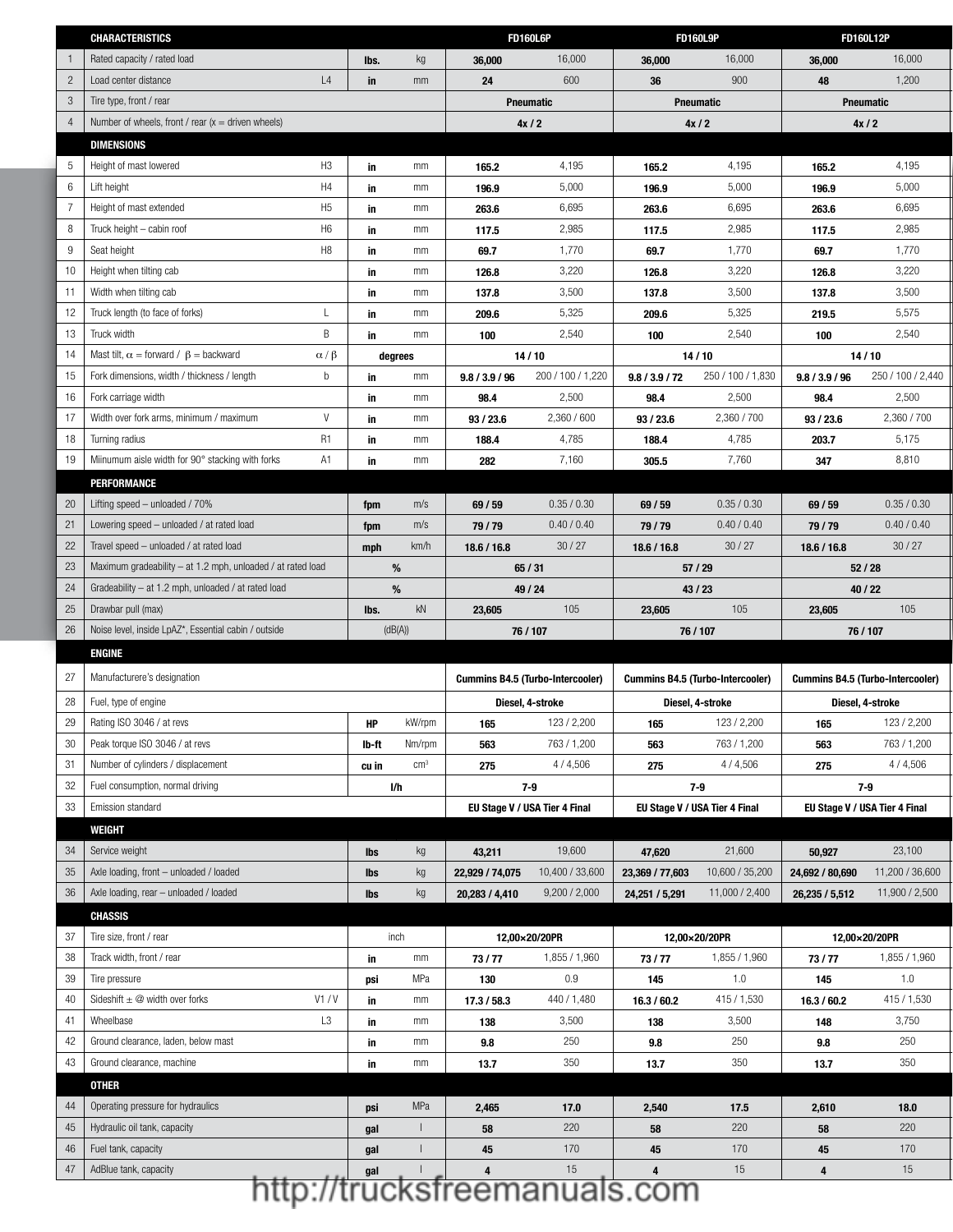| <b>FD180L6P</b>                         |                  |                   |
|-----------------------------------------|------------------|-------------------|
| 40,000                                  |                  | 18,000            |
| 24                                      |                  | 600               |
|                                         | Pneumatic        |                   |
|                                         | 4x/2             |                   |
|                                         |                  |                   |
| 165.2                                   |                  | 4,195             |
| 196.9                                   |                  | 5,000             |
| 263.6                                   |                  | 6,695             |
| 117.5                                   |                  | 2,985             |
| 69.7                                    |                  | 1,770             |
| 126.8                                   |                  | 3,220             |
| 137.8                                   |                  | 3,500             |
| 209.6                                   |                  | 5,325             |
| 100                                     |                  | 2,540             |
|                                         | 14/10            |                   |
| 9.8 / 3.9 / 48                          |                  | 250 / 100 / 1,220 |
| 98.4                                    |                  | 2,500             |
| 93 / 23.6                               |                  | 2,360 / 700       |
| 188.4                                   |                  | 4,785             |
| 282                                     |                  | 7,160             |
|                                         |                  |                   |
| 69 / 59                                 |                  | 0.35 / 0.30       |
| 79/79                                   |                  | 0.40 / 0.40       |
| 18.6 / 16.8                             |                  | 30/27             |
|                                         | 60 / 28          |                   |
|                                         | $45/22$          |                   |
|                                         |                  |                   |
| 23,605                                  |                  | 105               |
|                                         | 76 / 107         |                   |
|                                         |                  |                   |
| <b>Cummins B4.5 (Turbo-Intercooler)</b> |                  |                   |
|                                         |                  |                   |
| 165                                     | Diesel, 4-stroke | 123 / 2,200       |
| 563                                     |                  | 763 / 1,200       |
| 275                                     |                  | 4/4,506           |
| $7-9$                                   |                  |                   |
| EU Stage V / USA Tier 4 Final           |                  |                   |
|                                         |                  |                   |
| 45,857                                  |                  | 20,800            |
| 22,929 / 80,690                         |                  | 10,400 / 36,600   |
| 22,928 / 4,850                          |                  | 10,400 / 2,200    |
|                                         |                  |                   |
| 12,00×20/20PR HD                        |                  |                   |
| 73/77                                   |                  | 1,855 / 1,960     |
| 145                                     |                  | 1.0               |
| 16.3 / 60.2                             |                  | 415 / 1,530       |
| 138                                     |                  | 3,500             |
| $9.8\,$                                 |                  | 250               |
| 13.7                                    |                  | 350               |
|                                         |                  |                   |
| 2,755                                   |                  | $19.0$            |
| ${\bf 58}$                              |                  | 220               |
| 45                                      |                  | 170               |
| $\overline{\mathbf{4}}$                 |                  | $15\,$            |

**Call-out numbers shown in the diagram below correspond to the first column of the specifications chart.**

## FD100L6P-FD180L6





#### **SAFETY STANDARDS**

These trucks meet American National Standards Institute/Industrial Truck Standards Development Foundation, ANSI/ITSDF B56.1. Users should be aware of, and adhere to, applicable codes and regulations regarding operator training, use, operation and maintenance of powered industrial trucks, including:

• ANSI/ITSDF B56.1.

• NFPA 505, fire safety standard for powered industrial trucks -type designations, areas of use, maintenance and operation.

• Occupational Safety and Health Administration (OSHA) regulations that may apply.

Specifications, equipment, technical data, photos and illustrations based on information at time of printing and subject to change without notice. Some products may be shown with optional equipment.

### http://trucksfreemanuals.com